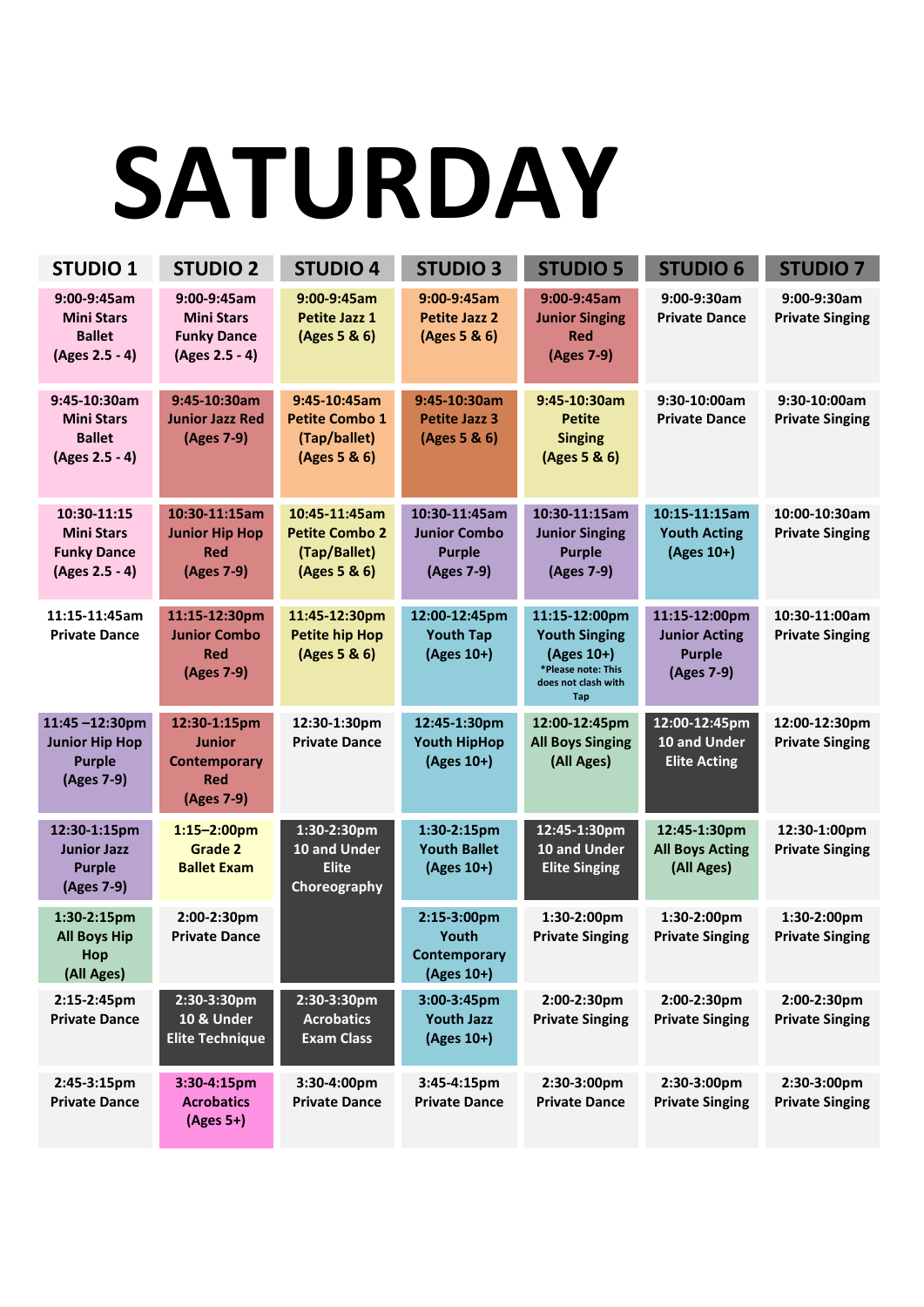# **MONDAY**

| <b>STUDIO 1</b>                     | <b>STUDIO 2</b>                                      | <b>STUDIO 4</b>                                             | <b>STUDIO 3</b>                     | <b>STUDIO 5</b>                       |
|-------------------------------------|------------------------------------------------------|-------------------------------------------------------------|-------------------------------------|---------------------------------------|
| 3.45-4.15pm<br><b>Private Dance</b> | 3.45-4.15pm<br><b>Private Dance</b>                  | 3.45-4.15pm<br><b>Private Dance</b>                         | 3.45-4.15pm<br><b>Private Dance</b> | 3.45-4.15pm<br><b>Private Singing</b> |
| 4.15-4.45pm<br><b>Private Dance</b> | 4.15-5.00pm<br><b>Intermediate Ballet</b>            | 4.15-5.15pm<br><b>8 and Under Elite</b><br><b>Technique</b> | 4.15-4.45pm<br><b>Private Dance</b> | 4.15-4.45pm<br><b>Private Singing</b> |
| 4.45-5.15pm<br><b>Private Dance</b> |                                                      |                                                             | 4.45-5.15pm<br><b>Private Dance</b> | 4.45-5.15pm<br><b>Private Singing</b> |
| 5.15-5.45pm<br><b>Private Dance</b> | 5.00-5.45pm<br><b>Intermediate Tap</b>               | 5.15-6:15pm<br><b>8 and Under Elite</b><br><b>Team</b>      | 5.15-5.45pm<br><b>Private Dance</b> | 5.15-5.45pm<br><b>Private Singing</b> |
| 5:45-6:15pm<br><b>Private Dance</b> | 5.45-6.45pm<br><b>Intermediate Jazz</b>              | 615-645                                                     | 5:45-6:15pm<br><b>Private Dance</b> | 5:45-6:15pm<br><b>Private Singing</b> |
| 6.15-6.45pm<br><b>Private Dance</b> | 6.45-7.30pm<br><b>Intermediate</b><br><b>Hip Hop</b> | 6.15-6.45pm<br><b>Private Dance</b>                         | 6.15-6.45pm<br><b>Private Dance</b> | 6.15-6.45pm<br><b>Private Singing</b> |
| 6.45-7.15pm<br><b>Private Dance</b> |                                                      | 6.45-7.15pm<br><b>Private Dance</b>                         | 6.45-7.15pm<br><b>Private Dance</b> | 6.45-7.15pm<br><b>Private Singing</b> |
| 7.15-7.45pm<br><b>Private Dance</b> | 7.30-8.30pm<br><b>Intermediate</b><br>Contemporary   | 7.30-8.30<br><b>Pre Pointe</b><br><b>And Pointe</b>         | 7.15-7.45pm<br><b>Private Dance</b> | 7.15-7.45pm<br><b>Private Singing</b> |
| 7.45-8.15pm<br><b>Private Dance</b> |                                                      |                                                             | 7.45-8.15pm<br><b>Private Dance</b> | 7.45-8.15pm<br><b>Private Singing</b> |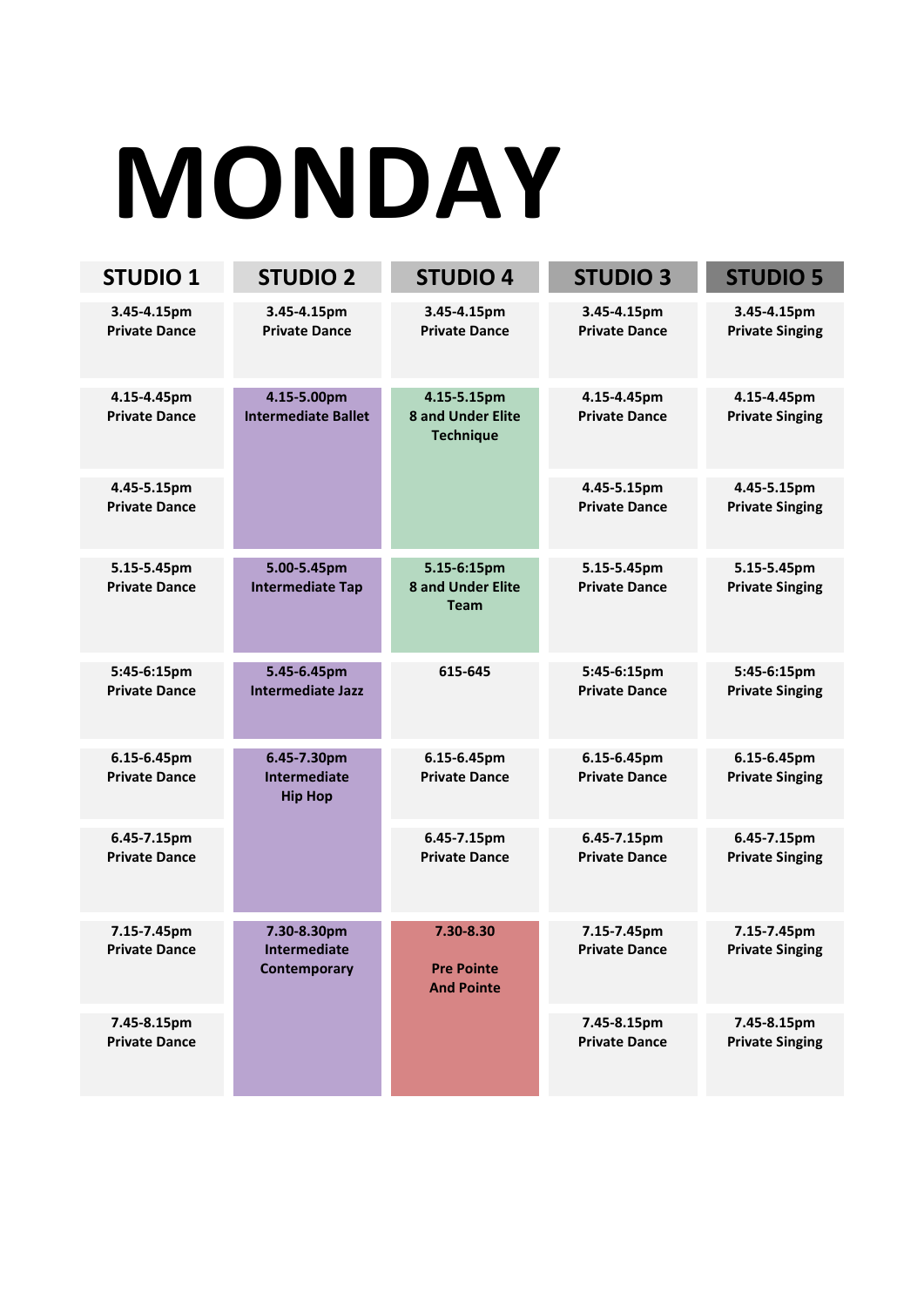# **TUESDAY**

| <b>STUDIO 1</b>                                                       | <b>STUDIO 2</b>                                              | <b>STUDIO 4</b>                                          | <b>STUDIO 3</b>                                           | <b>STUDIO 5</b>                                      |
|-----------------------------------------------------------------------|--------------------------------------------------------------|----------------------------------------------------------|-----------------------------------------------------------|------------------------------------------------------|
| 3.45-4.15PM<br><b>Private Dance</b>                                   | 3.45-4.15PM<br><b>Private Dance</b>                          | 3.45-4.15PM<br><b>Private Dance</b>                      | 3.45-4.15PM<br><b>Private Dance</b>                       | 3.45-4.15PM<br><b>Private Singing</b>                |
| 4.15-5.45PM<br><b>15 and Under Elite</b><br><b>White Choreography</b> | 4.15-5.15PM<br><b>15 and Under Black</b><br><b>Technique</b> | 4.15-5.15PM<br><b>12 and Under Ballet</b>                | 4.15-5.15PM<br><b>Pre Elite Team</b>                      | 4.15-4.45PM<br><b>Private Singing</b>                |
|                                                                       |                                                              |                                                          |                                                           | 4.45-5.15PM<br><b>Private Singing</b>                |
| 5.15-6.30PM<br><b>15 And Under Black</b><br>Choreography              | 5.15-6.15PM<br><b>Open Technique</b>                         | 6.15-7PM<br>12 and Under Elite Hip<br>Hop                | 6.15-7PM<br>15 and Under White<br><b>Troupe Technique</b> | 5.15-6PM<br>12 and Under<br><b>Singing</b>           |
|                                                                       |                                                              |                                                          |                                                           | 5.45-6.15PM<br><b>White Troupe</b><br><b>Singing</b> |
| 6.15-7.30PM<br><b>Open Choreography</b>                               | 7-7.45PM<br><b>12 and Under Elite</b><br><b>Technique</b>    | 7-7.45PM<br>15 Elite Hip Hop<br><b>Black &amp; White</b> |                                                           | 6.30-7.00PM<br>15 and Under Black<br><b>Singing</b>  |
|                                                                       |                                                              |                                                          |                                                           | 7.30-8PM<br><b>Open Elite</b><br><b>Singing</b>      |
| 7.45-8.30PM<br><b>Private Dance</b>                                   | 7.45-8.30PM<br><b>Private Dance</b>                          | 8-8.45PM<br><b>Open Elite Troupe</b><br><b>Hip Hop</b>   |                                                           | 7.45-8.30PM<br><b>Private Singing</b>                |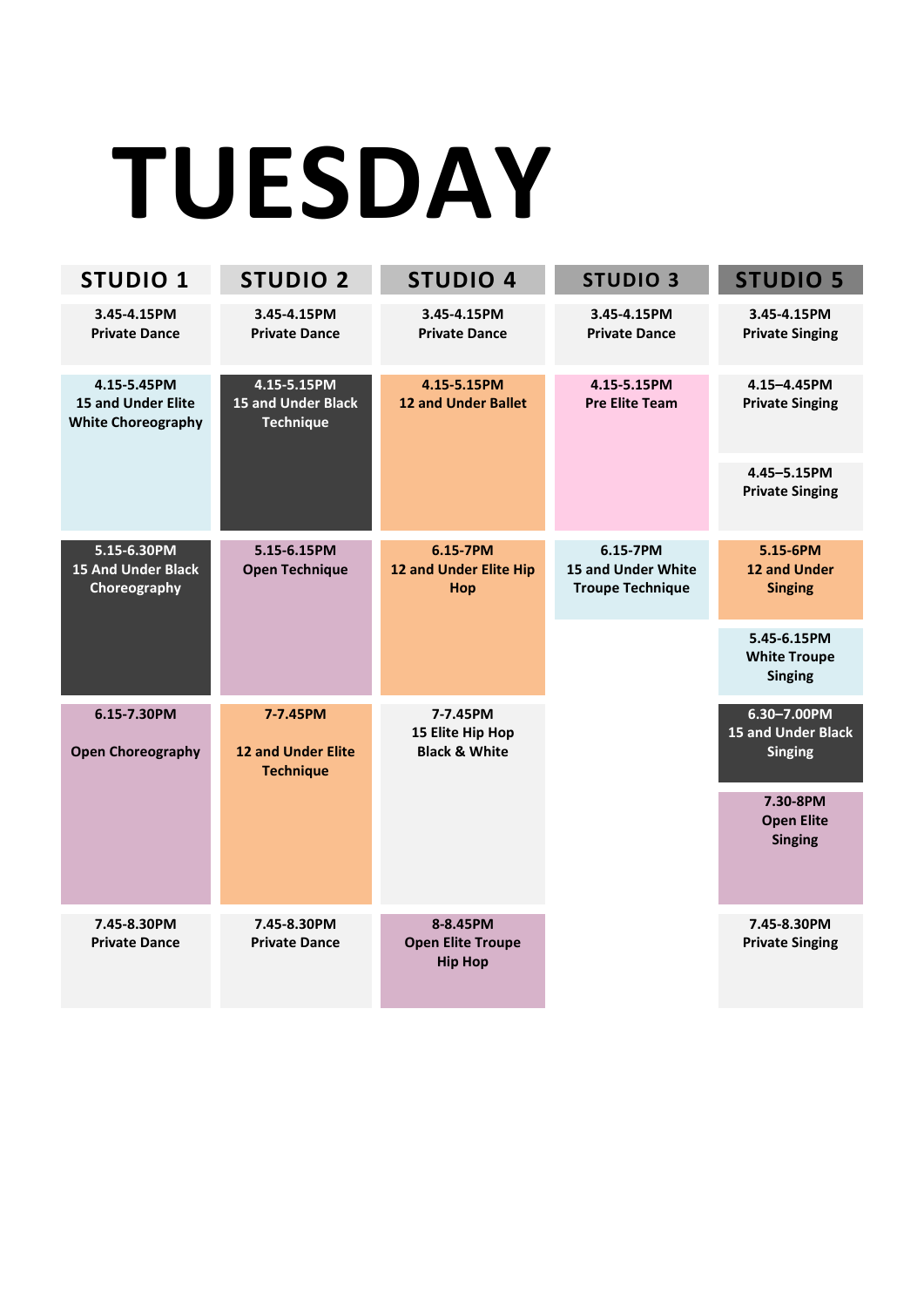# **WEDNESDAY**

| <b>STUDIO 1</b>                                              | <b>STUDIO 2</b>                                              | <b>STUDIO 4</b>                       | <b>STUDIO 3</b> | <b>STUDIO 5</b>                                                        |
|--------------------------------------------------------------|--------------------------------------------------------------|---------------------------------------|-----------------|------------------------------------------------------------------------|
| 3.45-4.15PM<br><b>Private Dance</b>                          | 3.45-4.15PM<br><b>Private Dance</b>                          | 3.45-4.15PM<br><b>Private Dance</b>   |                 | 3.45-4.15PM<br><b>Private Singing</b>                                  |
| 4.15-5.15PM<br><b>Mini Musical</b><br><b>Theatre</b>         | 4.15-5.15PM<br><b>Progressive Ballet</b><br><b>Technique</b> | 4.15-4.45PM<br><b>Private Dance</b>   |                 | 4.15-5.15PM<br><b>Intermediate</b><br><b>Musical</b><br><b>Theatre</b> |
|                                                              | 5.15-615PM<br><b>Kicks turns leaps</b>                       | 4.45-5.15PM<br><b>Private Dance</b>   |                 |                                                                        |
| 5.15-6.15PM<br><b>Intermediate</b><br><b>Musical Theatre</b> | 6.15-7.15PM<br><b>Open Class</b>                             | 5.15-5.45PM<br><b>Private Dance</b>   |                 | 5.15-6.15PM<br><b>Mini Musical</b><br><b>Theatre</b>                   |
|                                                              | 5.45-6.15PM<br><b>Private Dance</b>                          | 5.45-6.15PM<br><b>Private Dance</b>   |                 |                                                                        |
| 6.30-7.00PM<br><b>Private Dance</b>                          | 6.30-7.00PM<br><b>Private Dance</b>                          | 6.30-7.30PM<br><b>Acrobatics 7+</b>   |                 | 6.15-7.15PM<br><b>Private Singing</b>                                  |
| 7.00-7.30PM<br><b>Private Dance</b>                          | 7.00-7.30PM<br><b>Private Dance</b>                          | 7.30-8.30PM<br><b>Open Acrobatics</b> |                 | 7.15-8.15PM<br><b>Private Singing</b>                                  |